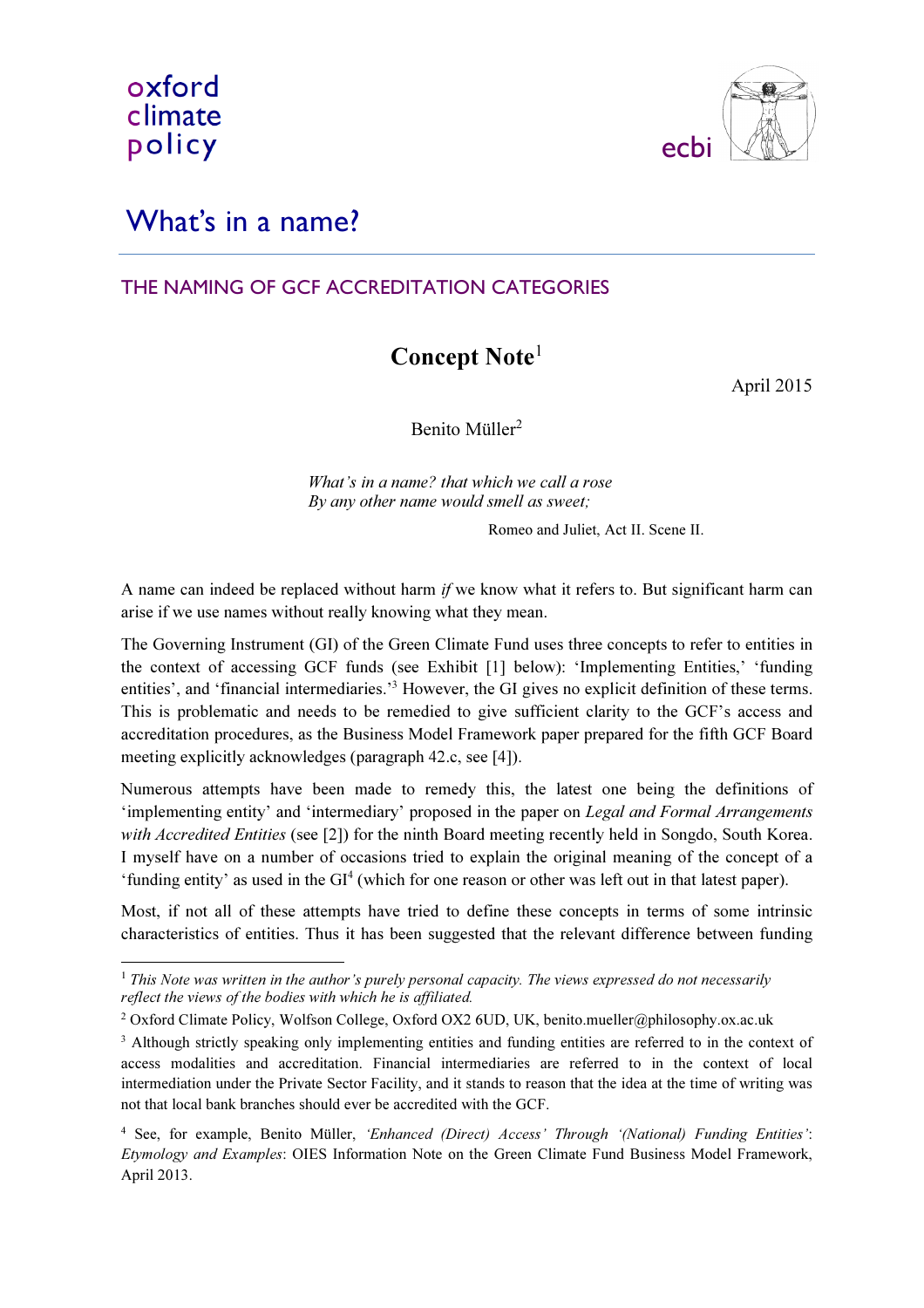entities and intermediaries be whether they are public or private sector entities. I myself proposed a differentiation between implementing and funding entities by reference to the degree of devolved decision making powers. The paper on *Legal and Formal Arrangements with Accredited Entities* defines intermediaries as having "the capacity to provide financing other than by means of a grant only."

The problem is that any attempt to introduce definitions of this sort – or to introduce "new" concepts not found in the GI such as 'accredited entity' (see [2]) – has hitherto been viewed with considerable suspicion and received significant pushback from quite a few Board members.

I believe that one, if not the only, way forward is to abandon any attempt to define these concepts in terms of this kind of intrinsic characteristics, and simply make use of an accreditation typology which the Board has already accepted by differentiating between three "specialized fiduciary criteria" under which entities can be accredited, namely:

- [A] Project management,
- [B] Grant award and/or funding allocation mechanisms, and
- [C] On-lending and/or blending

In a way, the definition of 'intermediary' by the paper on legal arrangements (see [2]) may have already taken this on board, for it can be read as simply stating that an 'intermediary' is an entity accredited for on-lending and/or blending.

Similarly, 'funding entity' can be used to refer to an entity accredited for awarding grants (and/or allocating funds). This definition would follow the original meaning of the term, and the way it was subsequently used in the context of GCF accreditation categories (see [5] Table 4).

"Implementing entity" would then be a natural candidate for naming entities accredited for project management, were it not for GI paragraph 45 which uses this term for all accredited entities (see also [2]). There is a simple solution here: use the term 'project implementing entity' instead. Accordingly, we propose the following definitions:<sup>5</sup>

- 1. **Implementing Entity** (IE): an entity accredited by the GCF to access GCF funding.
- 2. Project Implementing Entity (PIE): an IE accredited for project management.
- 3. Funding Entity (FE): an IE accredited to award grants and/or allocate funding.
- 4. Financial Intermediary (FI): an IE accredited for on-lending and/or blending.
- 5. Intermediary: an FE and/or FI.

## Exhibits

 $\overline{a}$ 

[1] Governing Instrument

#### C. Funding windows and fund structure

#### 2. PRIVATE SECTOR

43. The facility will promote the participation of private sector actors in developing countries, in particular local actors, including small- and medium-sized enterprises and local financial

<sup>&</sup>lt;sup>5</sup> NB: Since entities can be accredited for more than one specialized fiduciary criterion, these categories are not mutually exclusive.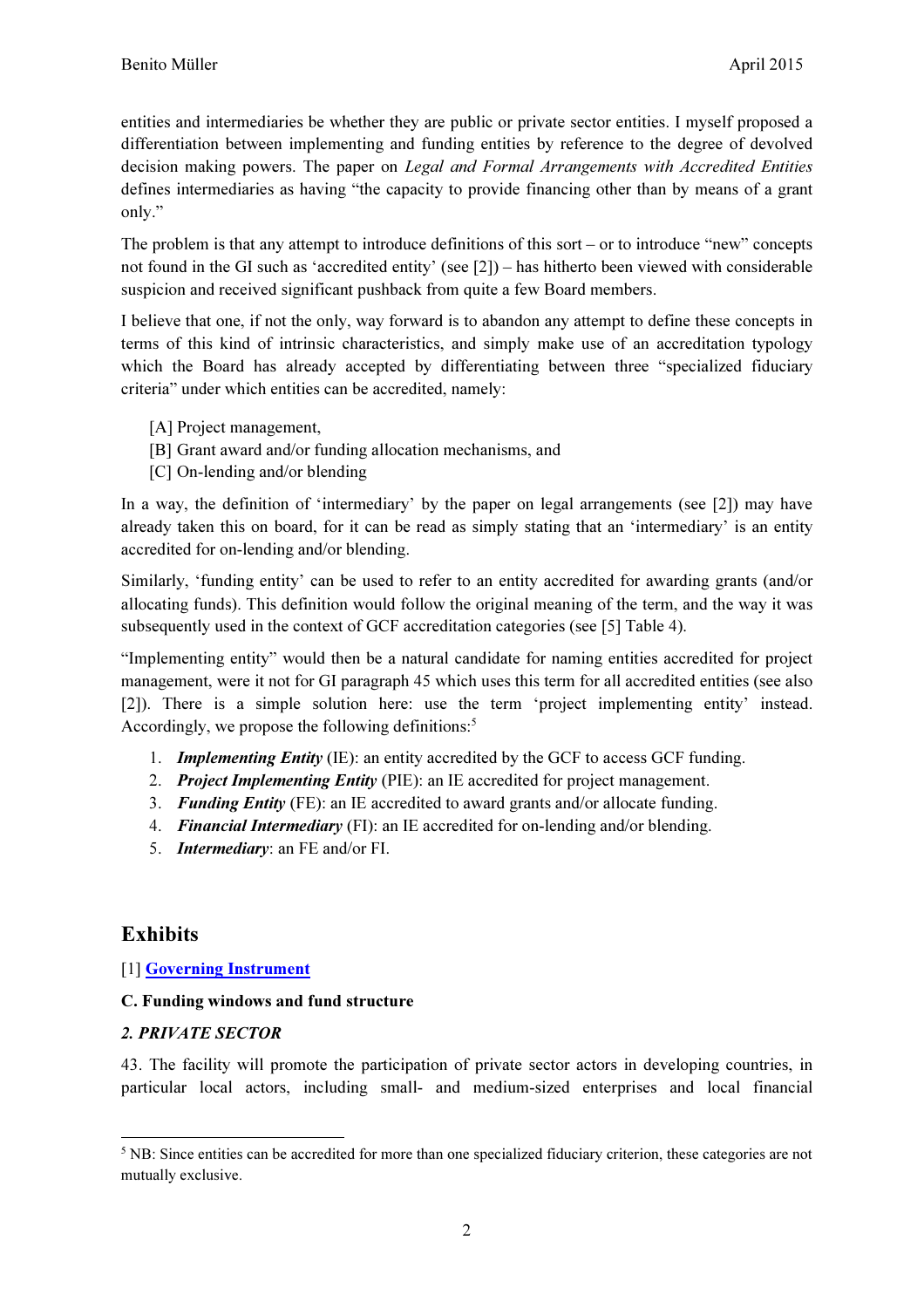intermediaries. The facility will also support activities to enable private sector involvement in SIDS and LDCs.

### D. Access modalities and accreditation

45. Access to Fund resources will be through national, regional and international implementing entities accredited by the Board. Recipient countries will determine the mode of access and both modalities can be used simultaneously.

## 1. DIRECT ACCESS

47. Recipient countries will nominate competent subnational, national and regional implementing entities for accreditation to receive funding. The Board will consider additional modalities that further enhance direct access, including through funding entities with a view to enhancing country ownership of projects and programmes.

[2] Legal and Formal Arrangements with Accredited Entities (GCF/B.09/03, 25 February 2015)

#### 2.2 Implementing entities

5. Although reference is made to implementing entities at various places in the Governing Instrument and in many Board decisions, there is no agreed definition of the term "implementing entity". The role of implementing entities is described in paragraph 45 of the Governing Instrument as follows:

"Access to Fund resources will be through national, regional and international implementing entities accredited by the Board."

### 2.3 Intermediaries

6. Similarly, the term "intermediary" has not been defined, although reference to "financial intermediaries" is made in paragraph 43 of the Governing Instrument. Many Board decisions also refer to "intermediaries" without giving a definition. The general understanding appears to be that intermediaries have the capacity to provide financing to projects and programme activities other than grants only, whether or not from sources other than, and in addition to, those provided by the Fund. A definition could be:

Intermediary means an Implementing Entity that has the capacity to provide financing other than by means of a grant only.

## 2.4 Accredited entities

- 7. The distinction between Implementing Entity and Intermediary appears to have been superseded by the rules applicable to accreditation as decided by the Board, primarily by decisions B.07/02, B.08/02 and B.08/03. Applicant entities can apply for certain types of accreditation. An applicant entity may, for example, choose to apply for accreditation against the basic fiduciary standard, and it may additionally apply for none, some, or all of the specialized fiduciary standards, each of which would allow the entity, once accredited for that particular standard, to operate within the bounds of that accreditation type. Accredited Entities will have been accredited for certain types, which may or may not be all the types for which the entity applied.
- 8. In this document, Implementing Entities and Intermediaries will from time to time be jointly referred to as Accredited Entities.
- [3] Additional Modalities That Further Enhance Direct Access (GCF/B.08/09, October 2014)